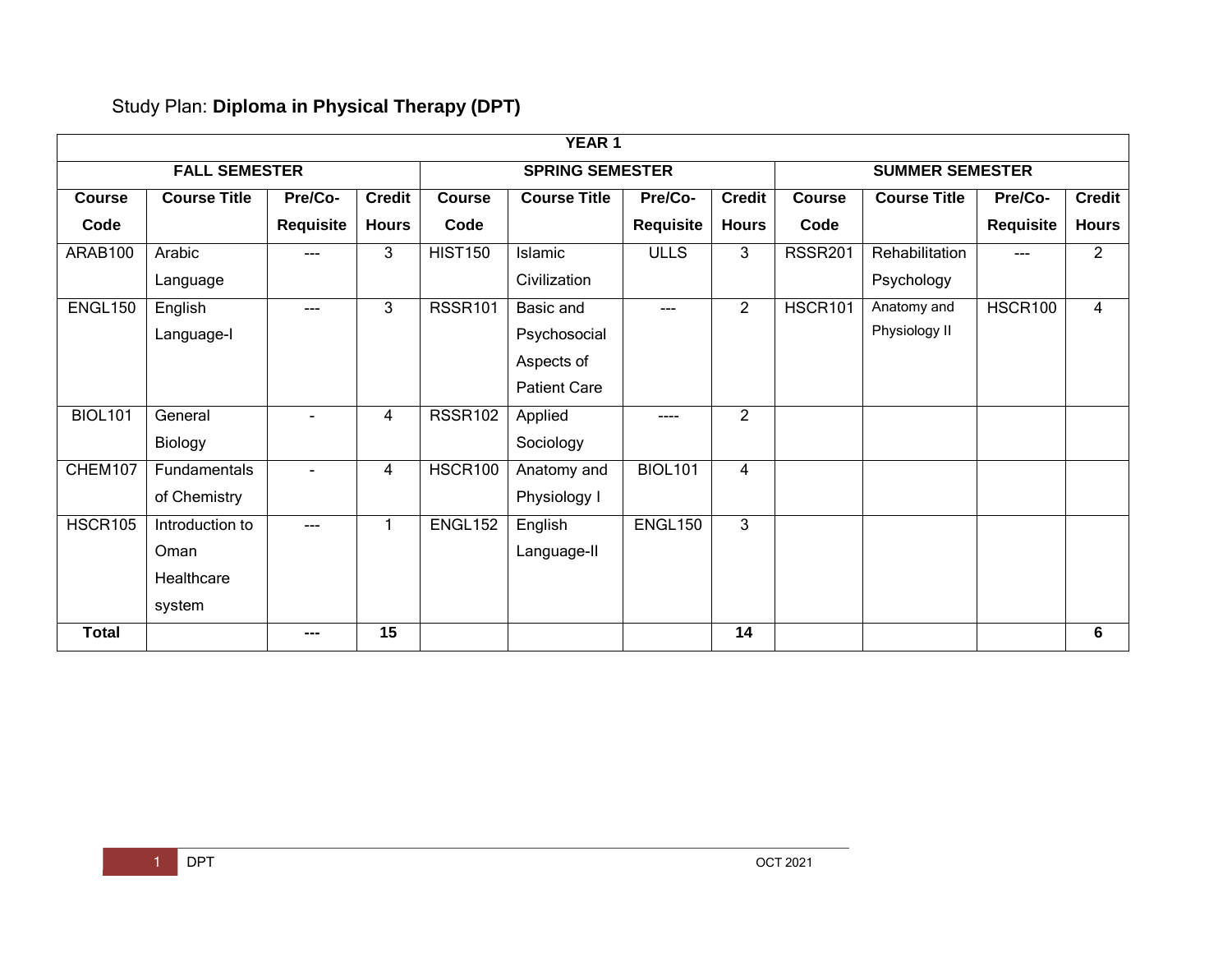| <b>YEAR 2</b>         |                                                      |                                            |                               |                       |                                                   |                                                 |                               |                       |                                    |                                                 |                               |  |
|-----------------------|------------------------------------------------------|--------------------------------------------|-------------------------------|-----------------------|---------------------------------------------------|-------------------------------------------------|-------------------------------|-----------------------|------------------------------------|-------------------------------------------------|-------------------------------|--|
|                       | <b>FALL SEMESTER</b>                                 |                                            |                               |                       | <b>SPRING SEMESTER</b>                            | <b>SUMMER SEMESTER</b>                          |                               |                       |                                    |                                                 |                               |  |
| <b>Course</b><br>Code | <b>Course Title</b>                                  | Pre/Co-<br><b>Requisite</b>                | <b>Credit</b><br><b>Hours</b> | <b>Course</b><br>Code | <b>Course Title</b>                               | Pre/Co-<br><b>Requisite</b>                     | <b>Credit</b><br><b>Hours</b> | <b>Course</b><br>Code | <b>Course</b><br>Title             | Pre/Co-<br><b>Requisite</b>                     | <b>Credit</b><br><b>Hours</b> |  |
| <b>RSSR202</b>        | Concepts of<br>Rehabilitation                        | Pre-req<br><b>RSSR101</b>                  | $\overline{2}$                | MNGT100               | Entrepreneurship:<br>Innovation and<br>Creativity | Complete<br>45 CH                               | 3                             | BSPT302               | Clinics I:<br>Neurology            | Pre-req<br><b>BSPT301</b>                       | $\overline{2}$                |  |
| COMP101               | Computer<br><b>Skills</b>                            | <b>DL</b>                                  | 3                             | <b>BSPT301</b>        | Physiotherapy in<br>Neurology                     | Pre-req<br><b>BSPT204</b>                       | 3                             | <b>BSPT306</b>        | Physical<br>Therapy<br>Application | Pre-req<br><b>BSPT305</b><br>Co-reg<br>BSPT306L | 3                             |  |
| HSCR104L              | First Aid and<br><b>BLS</b><br>Laboratory            |                                            |                               | <b>BSPT303</b>        | Physiotherapy in<br>Orthopedics                   | <b>HSCR101</b>                                  | 3                             |                       |                                    |                                                 |                               |  |
| <b>BSPT203</b>        | Pharmacology<br>for<br>Physiotherapy                 | <b>HSCR101</b>                             | 3                             | <b>BSPT305</b>        | Physical Therapy<br><b>Application I</b>          | Pre-req<br><b>BSPT205</b><br>Co-reg<br>BSPT305L | 3                             |                       |                                    |                                                 |                               |  |
| <b>BSPT205</b>        | Basic and<br>Applied<br>Physics for<br>Physiotherapy | Co-req<br><b>BSPT206</b>                   | 3                             | <b>BSPT204</b>        | <b>Neurosciences</b>                              | Pre-req<br><b>HSCR101</b>                       | 3                             |                       |                                    |                                                 |                               |  |
| <b>BSPT206</b>        | Kinesiology                                          | <b>BSPT204</b><br>Co-req<br><b>BSPT205</b> | 3                             | HSCR210L              | <b>Health Informatics</b>                         | Pre-req<br>COMP101                              |                               |                       |                                    |                                                 |                               |  |
| <b>Total</b>          |                                                      |                                            | 15                            |                       |                                                   |                                                 | 16                            |                       |                                    |                                                 | 5                             |  |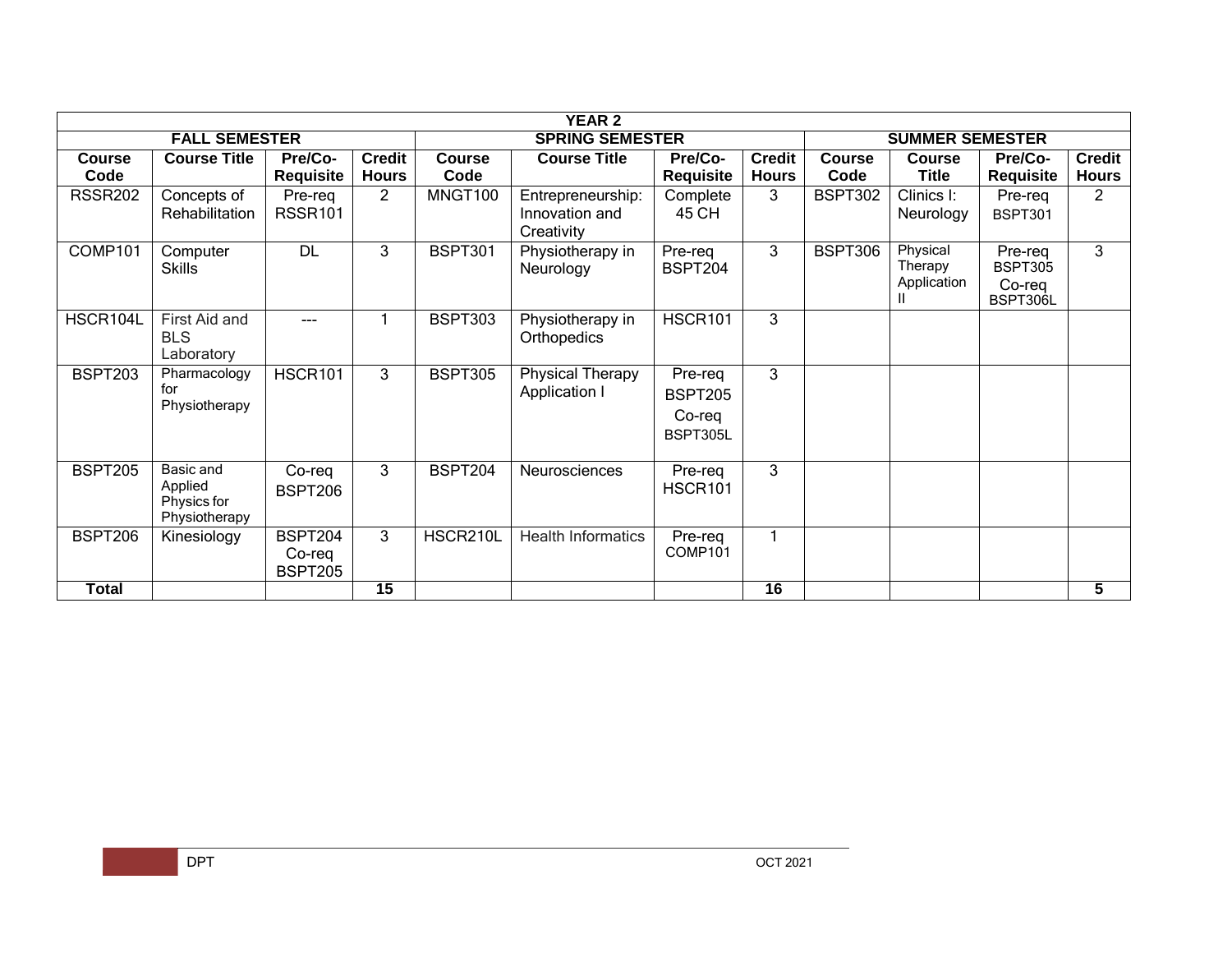|                       | <b>YEAR 3</b>                                   |                                                  |                               |                |                                               |                                                 |                               |                         |                                                                                 |                                               |                               |  |  |
|-----------------------|-------------------------------------------------|--------------------------------------------------|-------------------------------|----------------|-----------------------------------------------|-------------------------------------------------|-------------------------------|-------------------------|---------------------------------------------------------------------------------|-----------------------------------------------|-------------------------------|--|--|
|                       | <b>FALL SEMESTER</b>                            |                                                  |                               |                | <b>SPRING SEMESTER</b>                        | <b>SUMMER SEMESTER</b>                          |                               |                         |                                                                                 |                                               |                               |  |  |
| <b>Course</b><br>Code | <b>Course Title</b>                             | Pre/Co-<br><b>Requisite</b>                      | <b>Credit</b><br><b>Hours</b> | Course<br>Code | <b>Course Title</b>                           | Pre/Co-<br><b>Requisite</b>                     | <b>Credit</b><br><b>Hours</b> | <b>Course</b><br>Code   | <b>Course</b><br><b>Title</b>                                                   | Pre/Co-<br><b>Requisite</b>                   | <b>Credit</b><br><b>Hours</b> |  |  |
| <b>BSPT304</b>        | Clinics II:<br>Orthopedics                      | Pre-req<br><b>BSPT303</b>                        | $\overline{2}$                | <b>BSPT310</b> | Clinics III:<br>Cardiopulmonary<br>Conditions | Pre-req<br><b>BSPT309</b>                       | $\overline{2}$                | BSPT00<br>$\mathcal{P}$ | Profess<br>ional<br>Review<br>Course<br>and<br>Profess<br>ional<br>Exit<br>Exam | <b>CGPA</b><br>$\geq$ 2<br>Complet<br>ed87 CH |                               |  |  |
| <b>BSPT311</b>        | Therapeutic<br>Exercise I                       | Pre-req<br><b>BSPT306/Co-</b><br>reg<br>BSPT311L | 3                             | <b>BSPT402</b> | Clinics IV:<br>Special<br>Populations         | Pre-req<br><b>BSPT401</b>                       | $\overline{2}$                |                         |                                                                                 |                                               |                               |  |  |
| BSPT309               | Physiotherapy:<br>Cardiopulmonary<br>Conditions | Pre-req<br>HSCR101                               | 3                             | <b>BSPT403</b> | Therapeutic<br>Exercise II                    | Pre-req<br><b>BSPT311</b><br>Co-req<br>BSPT403L | 3                             |                         |                                                                                 |                                               |                               |  |  |
| <b>BSPT401</b>        | Physiotherapy in<br>Special<br>Populations      | Pre-req<br>BSPT301<br>BSPT303                    | 3                             | ARAB101        | Arabic Language II                            | ARAB100                                         | 3                             |                         |                                                                                 |                                               |                               |  |  |
| <b>Total</b>          |                                                 |                                                  | $\overline{11}$               |                |                                               |                                                 | 10                            |                         |                                                                                 |                                               |                               |  |  |

| YEAR 4               |                     |                                    |                               |                        |                        |                                    |                 |                        |                        |                                    |                               |  |
|----------------------|---------------------|------------------------------------|-------------------------------|------------------------|------------------------|------------------------------------|-----------------|------------------------|------------------------|------------------------------------|-------------------------------|--|
| <b>FALL SEMESTER</b> |                     |                                    |                               | <b>SPRING SEMESTER</b> |                        |                                    |                 | <b>SUMMER SEMESTER</b> |                        |                                    |                               |  |
| Course<br>Code       | <b>Course Title</b> | <b>Pre/Co-</b><br><b>Requisite</b> | <b>Credit</b><br><b>Hours</b> | Course<br>Code         | <b>Course</b><br>Title | <b>Pre/Co-</b><br><b>Requisite</b> | Credit<br>Hours | <b>Course</b><br>Code  | <b>Course</b><br>Title | <b>Pre/Co-</b><br><b>Requisite</b> | <b>Credit</b><br><b>Hours</b> |  |
| HSCR490              | Internship          | CGPA ≥2<br>Completed88<br>CН       |                               |                        |                        |                                    |                 |                        |                        |                                    |                               |  |